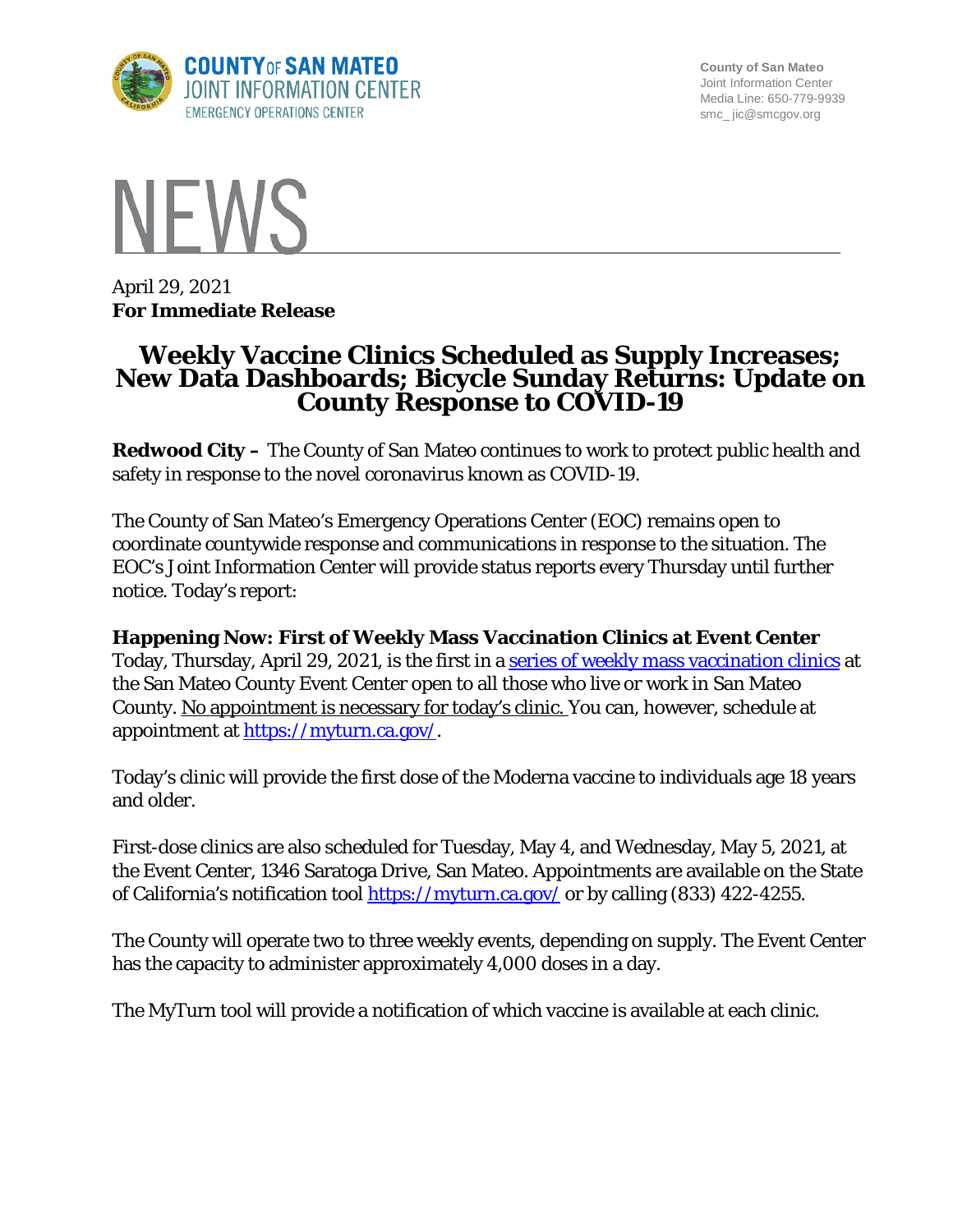Appointments for the first-dose clinics are open to anyone 16 or over (for Pfizer clinics) or 18 or over (for Moderna or Johnson & Johnson clinics).

Appointments for the Event Center clinics will be available approximately three days before the date of the event for anyone who is registered in MyTurn and lives or works in San Mateo County.

The County will continue to operate and assist with small-scale, community-focused vaccination efforts.

# **Updated Guidance on Wearing Masks Outdoors for Fully Vaccinated**

The County of San Mateo plans to align with new guidance from the Centers for Disease Control and Prevention (CDC) that relaxes rules on wearing face coverings outdoors. The California Department of Public Health (CDPH) has also signaled its intent to align with the CDC.

County Health is awaiting formal guidance from CDPH. Until that guidance is published, the State's mask guidance remains in effect. This guidance mandates that a face covering should continue to be used, especially indoors when with others not from your household and outdoors when you are not able to be at least 6 feet from people not from your household.

Learn more at<https://covid19.ca.gov/masks-and-ppe/>

### **Vaccine Doses Administered Tops 720,000**

A total of 453,272 individuals have received at least one [COVID-19 vaccine shot in San](https://www.smchealth.org/data-dashboard/vaccination-totals-locations-data)  [Mateo County](https://www.smchealth.org/data-dashboard/vaccination-totals-locations-data) as of Wednesday, April 28, 2021. This represents 70.6 percent of county residents age 16 and older.

Of the total, 298,802 individuals have completed the vaccination series, bringing the total number of doses administered to 723,308.

#### **Equity in Administering Vaccine**

San Mateo County Health strives to achieve an equitable administration of vaccine in which residents living in communities with the greatest exposure to the virus can receive the vaccine as they become eligible.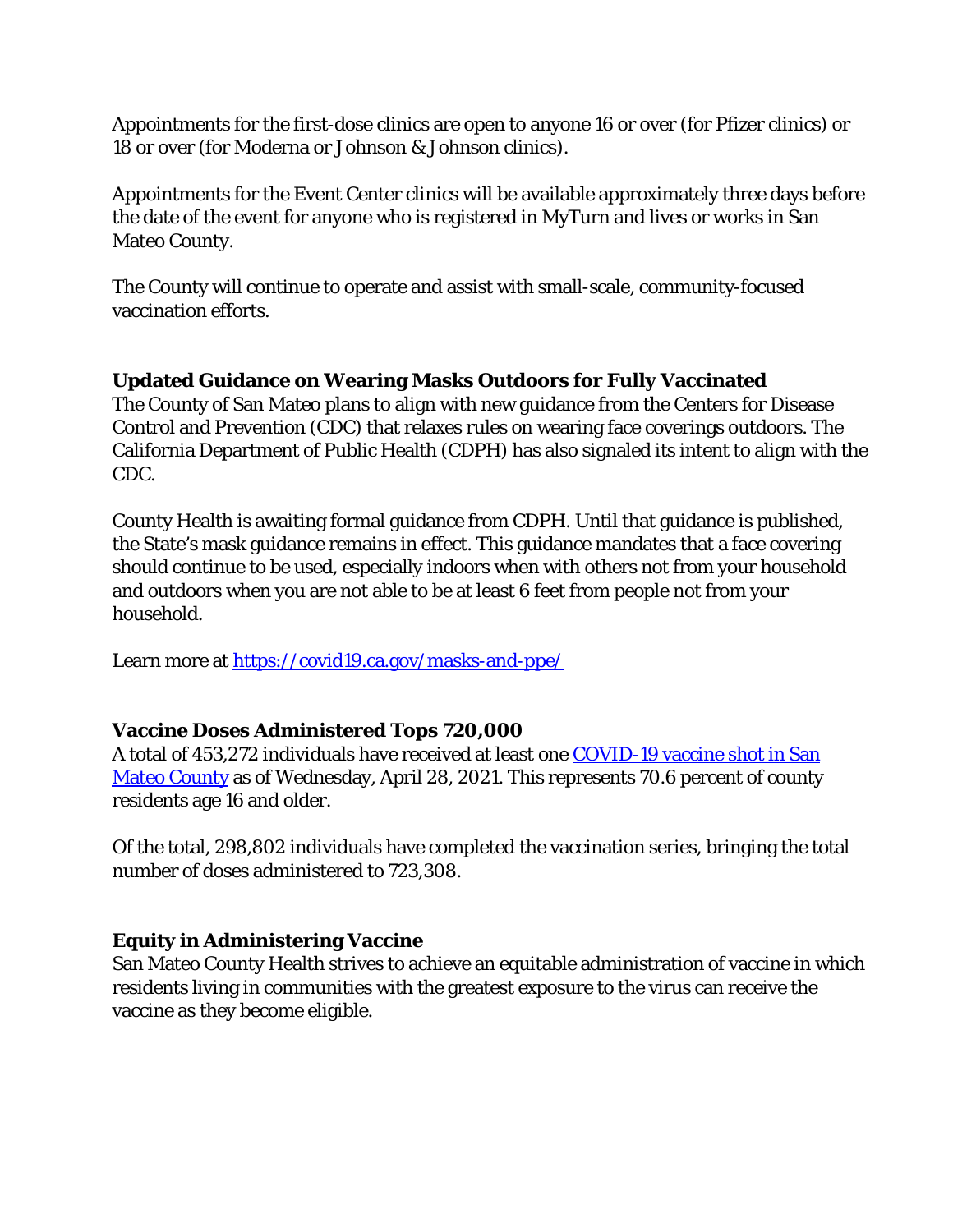County Health now provides an array of data dashboards showing vaccination totals in the most disadvantaged areas of the county based on income, barriers to accessing health care and other factors.

These dashboards, along with others that show total vaccinations as well as COVID-19 case counts, can be found at<https://www.smchealth.org/data-dashboards>

# **COVID-19 Testing Remains Vital, Widely Available**

Testing, even for those fully vaccinated, remains essential to protecting public health. Get tested if you have been exposed to someone who is positive, if you have been in a crowd where people were not wearing masks, or if you have symptoms.

Getting tested (and quarantining if you are positive) protects those who are ineligible to get the vaccine, such as youth under 16, and those who have not yet been vaccinated. Find a testing location at [www.smcgov.org/testing](http://www.smcgov.org/testing)

### **County Manager's Media Briefing**

The Wednesday, April 28, 2021, media briefing on the County's response to COVID-19 hosted by County Manager Mike Callagy can be viewed on YouTube at <https://youtu.be/5npYJIyrt3g>

### **Bicycle Sunday Returns, Parks Extends Hours**

County Parks will resume Bicycle Sunday on May 2, 2021, opening a 3.8-mile segment of Cañada Road in Woodside to non-motorized activities, including walking, jogging, bicycling, hiking and roller-skating.

During Bicycle Sunday, the section of Cañada Road between Highway 92 and immediately north of the Filoli entrance will be closed to cars and motorcycles from 9 a.m. until 3 p.m.

This open-street program occurs every Sunday on non-holiday weekends. It was canceled last year due to crowding concerns caused by the pandemic.

Learn more at<https://parks.smcgov.org/press-release/bicycle-sunday-returns-may-2>

More Parks news: Closing times at County Parks will be extended to 8 p.m. on Saturday, May 1, 2021. Most County parks, regional trails and playgrounds are open. Learn more at <https://parks.smcgov.org/>